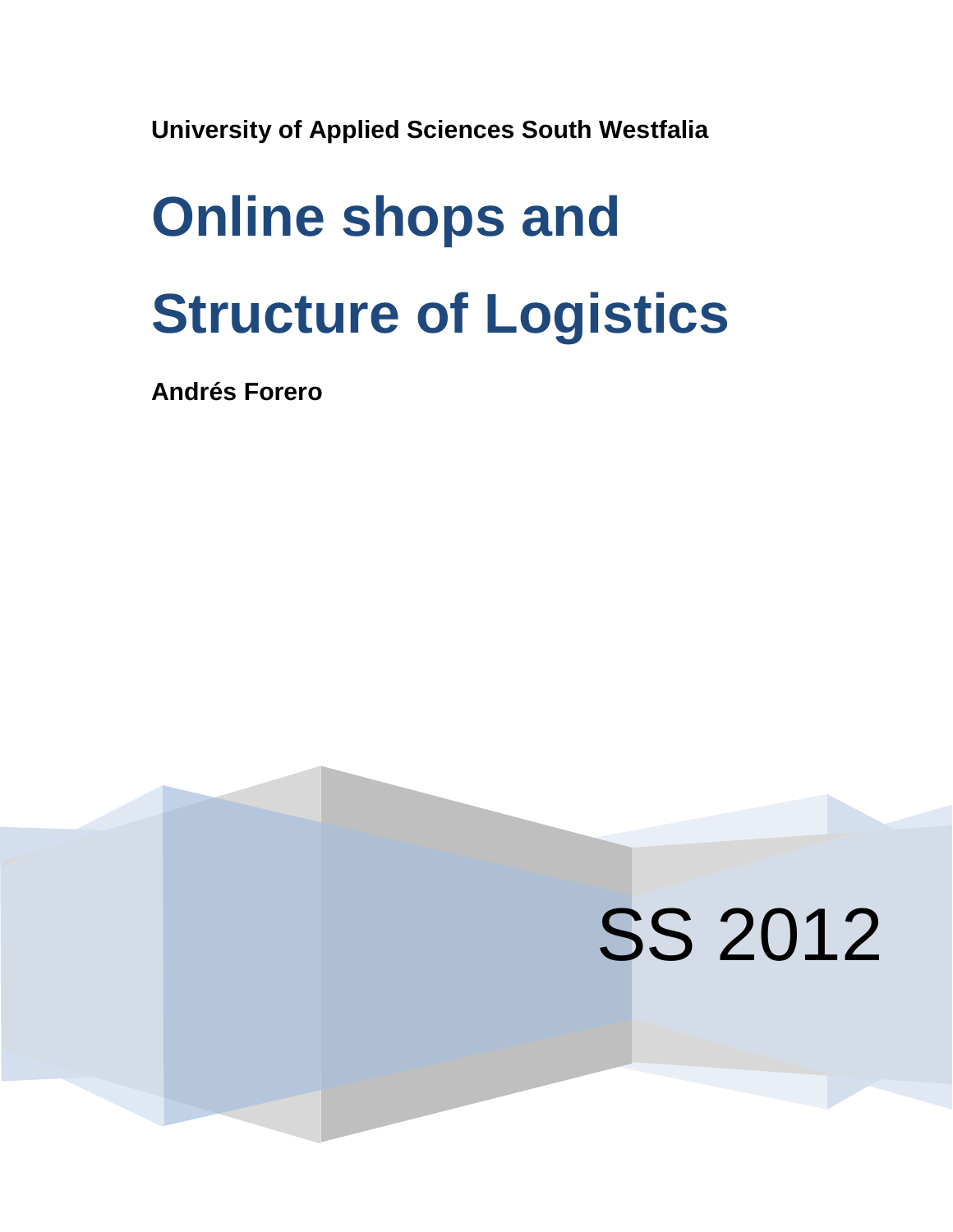# **Table of Contents**

|    | 1.1. |                                                                  |  |  |
|----|------|------------------------------------------------------------------|--|--|
|    |      |                                                                  |  |  |
|    | 1.2. |                                                                  |  |  |
|    | 1.3. |                                                                  |  |  |
| 2. |      |                                                                  |  |  |
|    | 2.1. |                                                                  |  |  |
|    | 2.2. | Challenges and successful factors of online stores logistics  10 |  |  |
|    |      |                                                                  |  |  |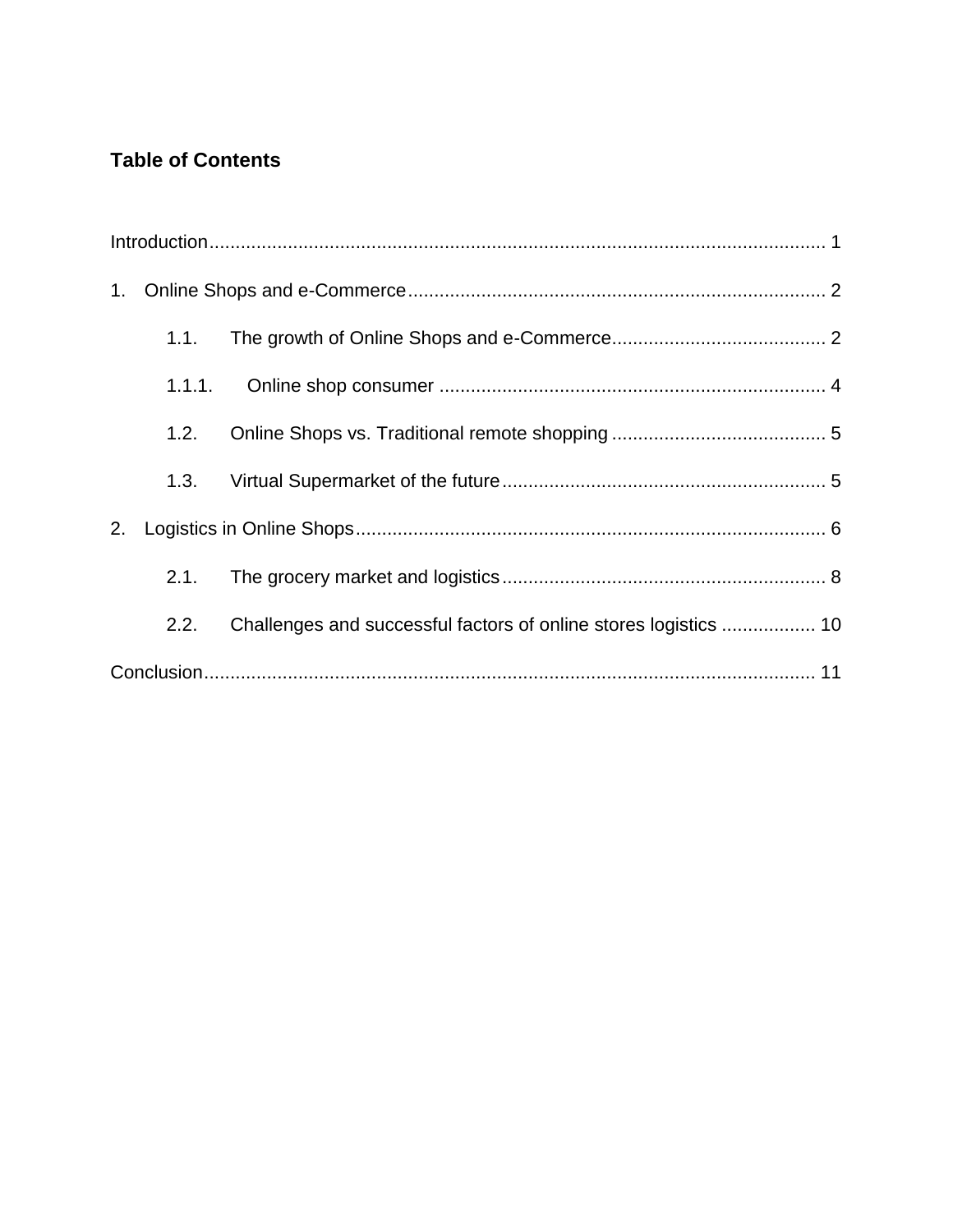## <span id="page-2-0"></span>**Introduction**

From the very beginning of the human society, the man always has been doing trade as a way of survival and with it the necessity to improve his life level. Through the evolution of the civilization, the trade has been evolving and has been becoming more sophisticated. Among many factors, that affects directly the process, from the planning and production to the customer feedback, the logistics plays an important role for delivering the product in a fast and safe way.

Nowadays with the information era, new technologies have driven also new ways of commerce. One of the main targets is to do as much as possible from the personal devices, like computers, tablets, cell phones, etc. The new term *e-Commerce*, adopted recently, translates the electronic commerce that also put new challenges to the market. One of the biggest, and probably the one that makes the difference from one competitor to another is the logistic process. Fast delivery times at low prices plus innovation in added value are the most important factors that influence the image of a company.

Through this paper, I will show the characteristics of online stores, how they have growth and what the predictions for the future are. Later on will be discussed the controversial and difficult topic of online grocery shops, taking a look of why are they interesting and the popular analyze the most important factors regarding logistics for the success of a company willing to implement the *e-Commerce* for its normal operations. There will be also an analysis of the logistics evolution in the *e-Commerce* industry and the different types of logistics trends regarding the industrial sector of each online store.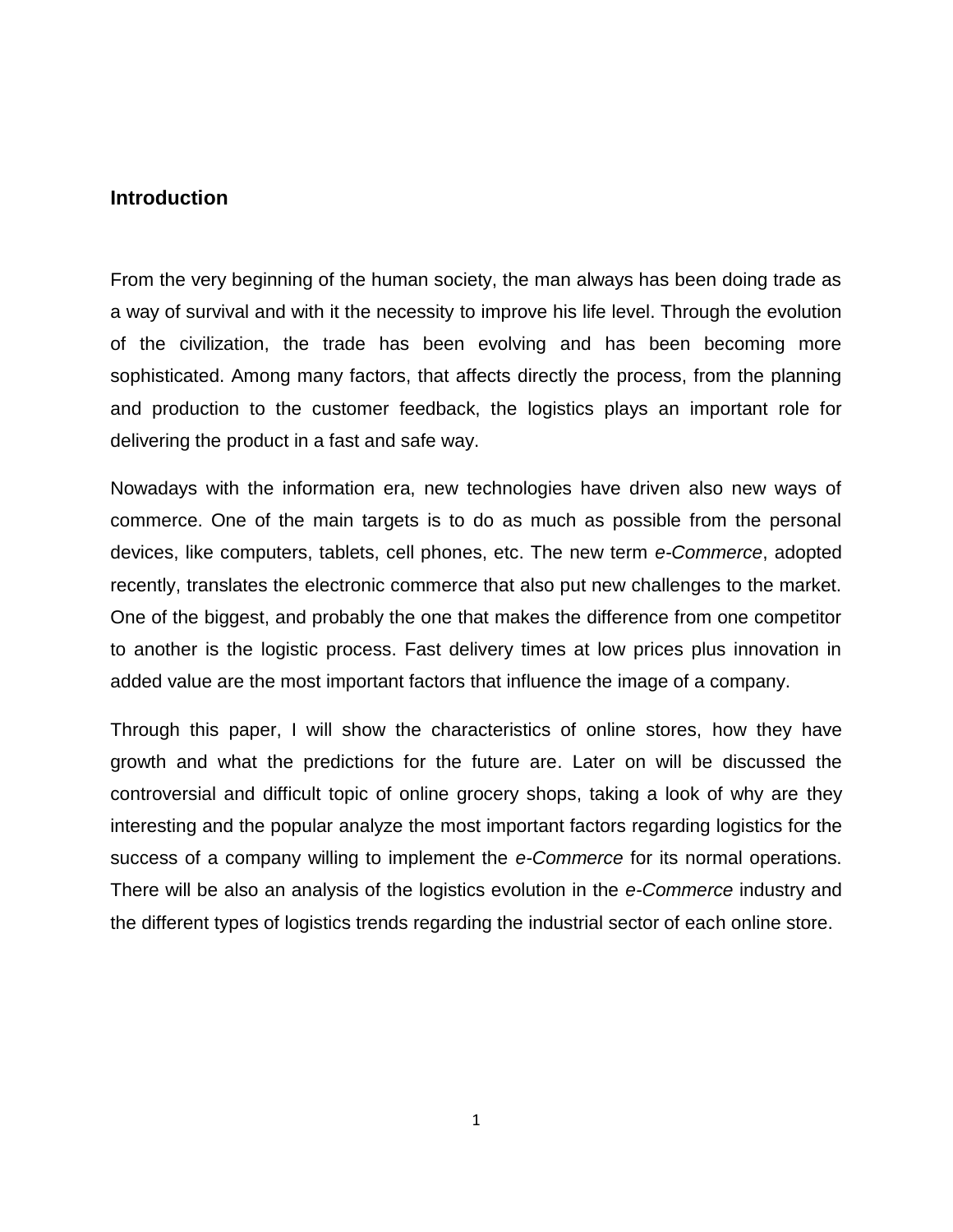#### <span id="page-3-0"></span>**1. Online Shops and e-Commerce**

What comes to your mind when you think in Online Shops? Probably *Amazon* or *eBay*. The concept of online shop is hardly associated with technology products, due to the fact that the first e-commerce users were "technology-adepts", but there is another segment that is not that popular like tech: grocery. The logistic process for the grocery market will be discussed later, but from now on, I will like to point out these two different markets as the most important segments for the e-commerce industry.

The predominant characteristic of Online Shops is undoubtedly the unlimited time that you can spend looking for products, while sitting at your computer in the comfort of your home. Compared to normal shops, this is a pro, but what are the cons also compared to the traditional way of shopping? Even with the evolution of the e-commerce, still exists today the fear of giving sensitive data to a computer, without knowing who is at the other side. Normally is another computer, but for the majority of the population, this is not a guarantee of a secure transaction. Many don't trust in the technology encryption and security systems already present in the market. Also, they cannot touch, feel and smell the product. In this case, the services sector is privileged avoiding this issue.

There are another factors differentiating traditional shopping and online shopping like the vast catalogue, the logistics, and price competition. How has been growing the industry? First we take a look to the security factor, then the growth of the Internet population and finally how the market segmentation has evolved.

#### <span id="page-3-1"></span>**1.1.The growth of Online Shops and e-Commerce**

Some years ago the concept of Online Shops was something commonly associated with insecure transactions, phishing and the sensation of spending the money with an "unreal" agent or shop. As said before, the feeling of interacting (and with slow and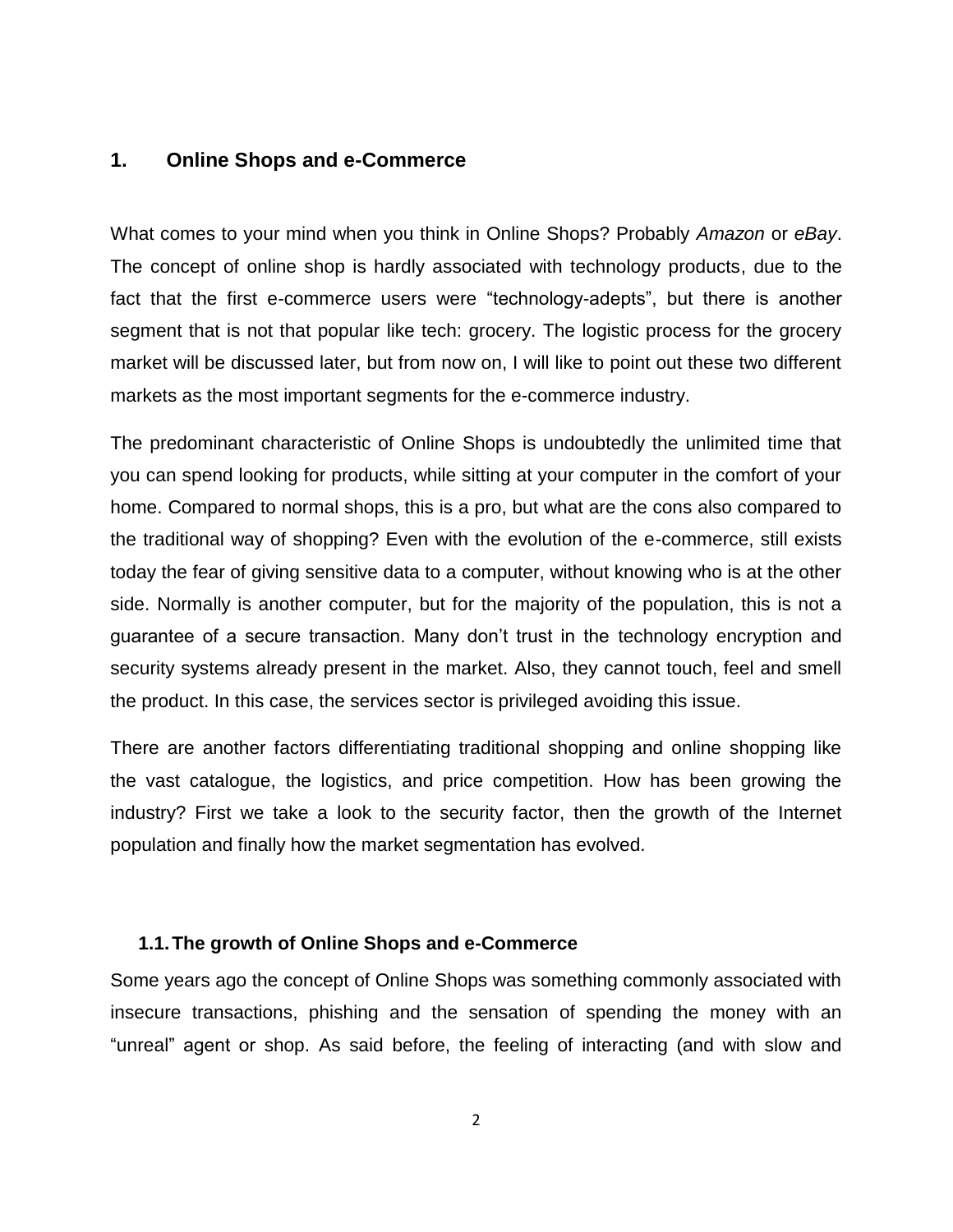unstable Internet connections) with "nobody" has been a big challenge for the companies over the years.

Nowadays after numerous tries with good and bad results, the concept of online shops has evolved from the hand of standardization of banking and currency transactions, and most important a mature Internet culture where the users learned the benefits of the information era.

The growth of the Internet population has played also an important role in this process. Below is the table with the largest users of the Internet worldwide, having in mind that in some countries the growth has been substantial: India (1,200 per cent) and China (700 per cent) (Fernie, 2009, pp. 209).

|                          | <b>Penetration</b> |             |            |
|--------------------------|--------------------|-------------|------------|
|                          |                    | % (%        | % of world |
| <b>Country or region</b> | Internet users     | population) | users      |
| 1 United States          | 218,302,574        | 71.9        | 15.5       |
| 2 China                  | 210,000,000        | 15.8        | 14.9       |
| 3 Japan                  | 94,000,000         | 73.8        | 6.7        |
| 4 India                  | 60,000,000         | 5.2         | 4.3        |
| 5 Germany                | 54,932,543         | 66.7        | 3.9        |
| 6 Brazil                 | 50,000,000         | 26.1        | 3.6        |
| 7 United Kingdom         | 41,042,819         | 67.3        | 2.9        |
| 8 France                 | 36,153,327         | 58.1        | 2.6        |
| 9 Korea                  | 34,820,000         | 70.7        | 2.5        |
| 10 Italy                 | 33,712,383         | 58.0        | 2.4        |
| 11 Russia                | 30,000,000         | 21.3        | 2.1        |
| 12 Canada                | 28,000,000         | 84.3        | 2.0        |
| 13 Turkey                | 26,500,000         | 36.9        | 1.9        |
| 14 Spain                 | 25,066,995         | 61.9        | 1.8        |

**Table 1.** The largest users of Internet worldwide (Fernie, 2009, pp. 209)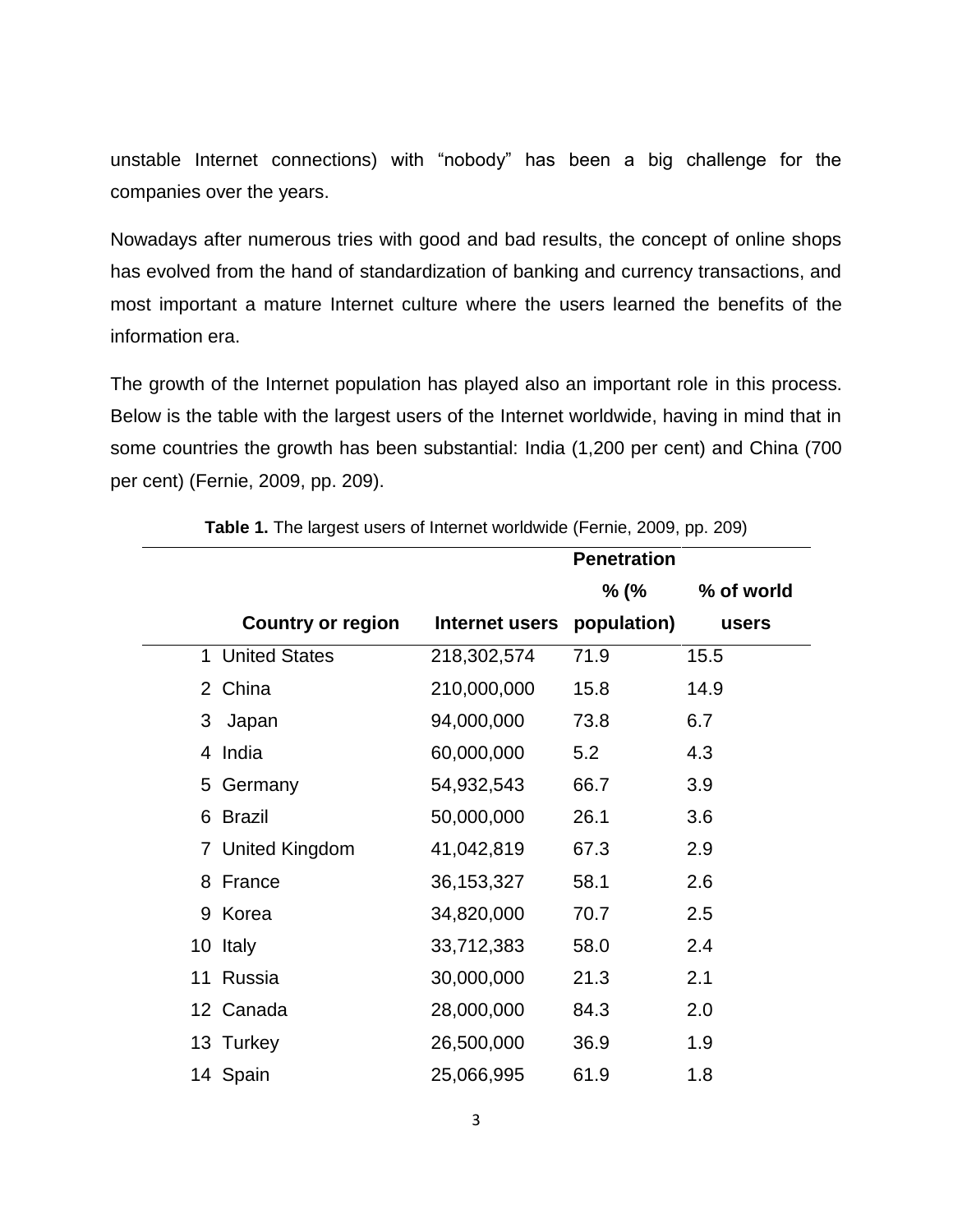| 15 Mexico                  | 23,700,000    | 21.6 | 1.7   |
|----------------------------|---------------|------|-------|
| 16 Indonesia               | 20,000,000    | 8.4  | 1.4   |
| 17 Vietnam                 | 19,323,062    | 22.4 | 1.4   |
| 18 Argentina               | 16,000,000    | 39.3 | 1.1   |
| 19 Australia               | 15,504,558    | 75.3 | 1.1   |
| 20 Taiwan                  | 15,400,000    | 67.2 | 1.1   |
| <b>Top 20 Countries</b>    | 1,052,458,261 | 25.0 | 74.8  |
| Rest of the World          | 355,266,659   | 14.5 | 15.2  |
| <b>Total World - Users</b> | 1,407,724,920 | 21.1 | 100.0 |

#### **1.1.1. Online shop consumer**

<span id="page-5-0"></span>As the market matures, the consumer profile becomes more important. The earlier consumer in online shops and e-commerce had a profile of a young, male professional and normally living in a middle-class neighborhood (Fernie, 2009, pp. 211). With the evolution of the market, this profile has changed. Nowadays the spectrum is bigger and for example in the UK, the profile can be divided into 5 segments:

- 1. *Virtual Virgins:* Least likely to buy online, time online is half the national average and two times likely to be female compared to any other group (Fernie, 2009, pp. 211).
- 2. *Chatters and Gamers:* Spend more time than any other group, normally young males and tend not to be buyers. Fear of delivery and security. (Fernie, 2009, pp. 211).
- 3. *Dot Com dabblers:* Average Internet users, mixed feelings about online shopping and forty percent have made any form of purchase online. (Fernie, 2009, pp. 211).
- 4. *Surfing suits:* Spend less time in Internet than the average, enthusiastic online shoppers and less likely to fear e-commerce (Fernie, 2009, pp. 211)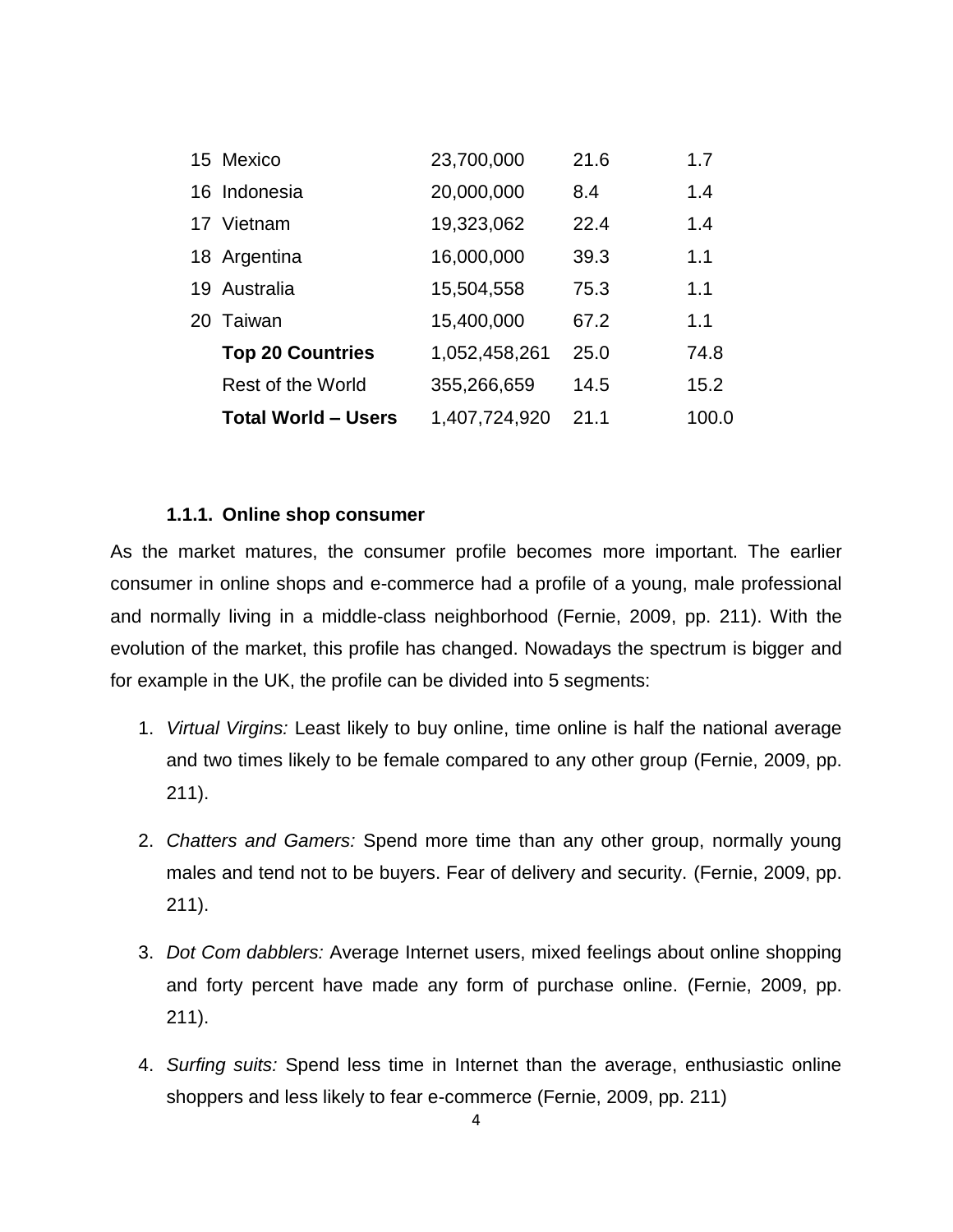*5. Wired living:* Cosmopolitan young people with extensive time online during the week (four and a half hours). Seventy per cent have bought over the Internet. Sixty per cent have a degree (Fernie, 2009, pp. 211)

#### <span id="page-6-0"></span>**1.2. Online Shops vs. Traditional remote shopping**

The concept of non-store shopping is something not new. Probably there weren't online stores, but instead of it there have been mail orders for one century (Fernie, 2009, pp. 207)

With the arriving of the hi-tech devices and the information era came the possibility to interact with customers in the distance in real time, over a bunch of new possibilities such as:

- Give the customer the possibility to browse freely the catalogue, like a paper catalogue, but with theoretically unlimited number of products.
- Give the customer the possibility to search within the catalogue of the store in a fast and precise way.
- The logistics system (this topic will be discussed later)
- Give the customer as much information as possible on the logistics process, such as where is the packet for his personal tracking.

# <span id="page-6-1"></span>**1.3.Virtual Supermarket of the future**

According to Jönsson, the e-commerce and the way of shopping online has to change with years, acquiring a new trend in online services and products: Experience-oriented shopping (Jönsson, 2009). Buying something from the Internet has to be "customercustomized", and here one of the biggest challenges is the transfer of sense impressions. In other words, there has to be a convergence of the psychical world and the virtual, like a hybrid space (Jönsson, 2009). For grocery stores, there are **three scenarios** formulated by the Copenhagen Institute for Futures Studies (CIFS) after the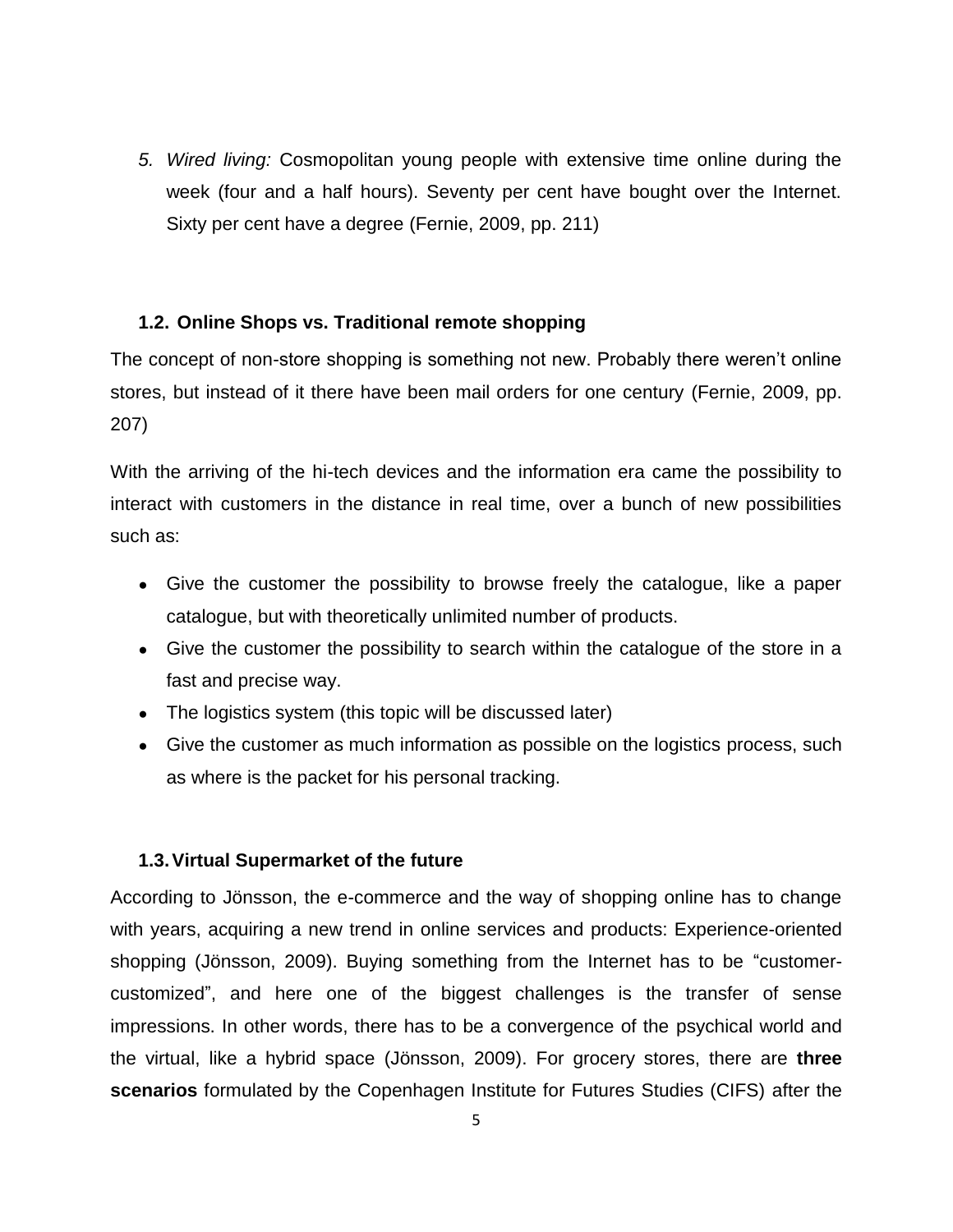project *Interactive Grocery Shopping of the Future,* seeking for answers for the food retailers wanting to move online (Jönsson, 2009):

**Scenario # 1: "Big Mother".** Like the concept of "Big Brother" but instead of watching you, she is *watching out for you*. Here you have total control over the packages, ensuring that your food will come fresh and letting you know how old the food is, among other features (Jönsson, 2009).

**Scenario # 2: "Open society".** Here, everybody shares his knowledge and the information can be gathered from the Internet. With the grocery market for example, it can be known if the best product is on a retail store or directly with the farmer, fish cutter, etc. (Jönsson, 2009).

**Scenario # 3: "Simple living".** Wealthy is not just about money in this scenario. time, space, peace, environment and nearness are also important. Here the challenge is to create confidence and a closer shop-costumer relationship. Trust is the key (Jönsson, 2009).

# <span id="page-7-0"></span>**2. Logistics in Online Shops**

The words logistics and e-commerce are automatically bounded today. With the evolution of the industry, came many factors that determine the success of the online shops. The logistics process undoubtedly is a crucial success factor and under the electronic commerce industry there is a specific term: *e-fulfillment.*

*E-fulfillment* is the process of project, implement and control the flow of raw material, stock in process, finished goods and related information, from the origin point to the consume of the product, in an efficient way and most economic possible, fulfilling the consumer requirements (Garcia et. al, 2003, p. 2).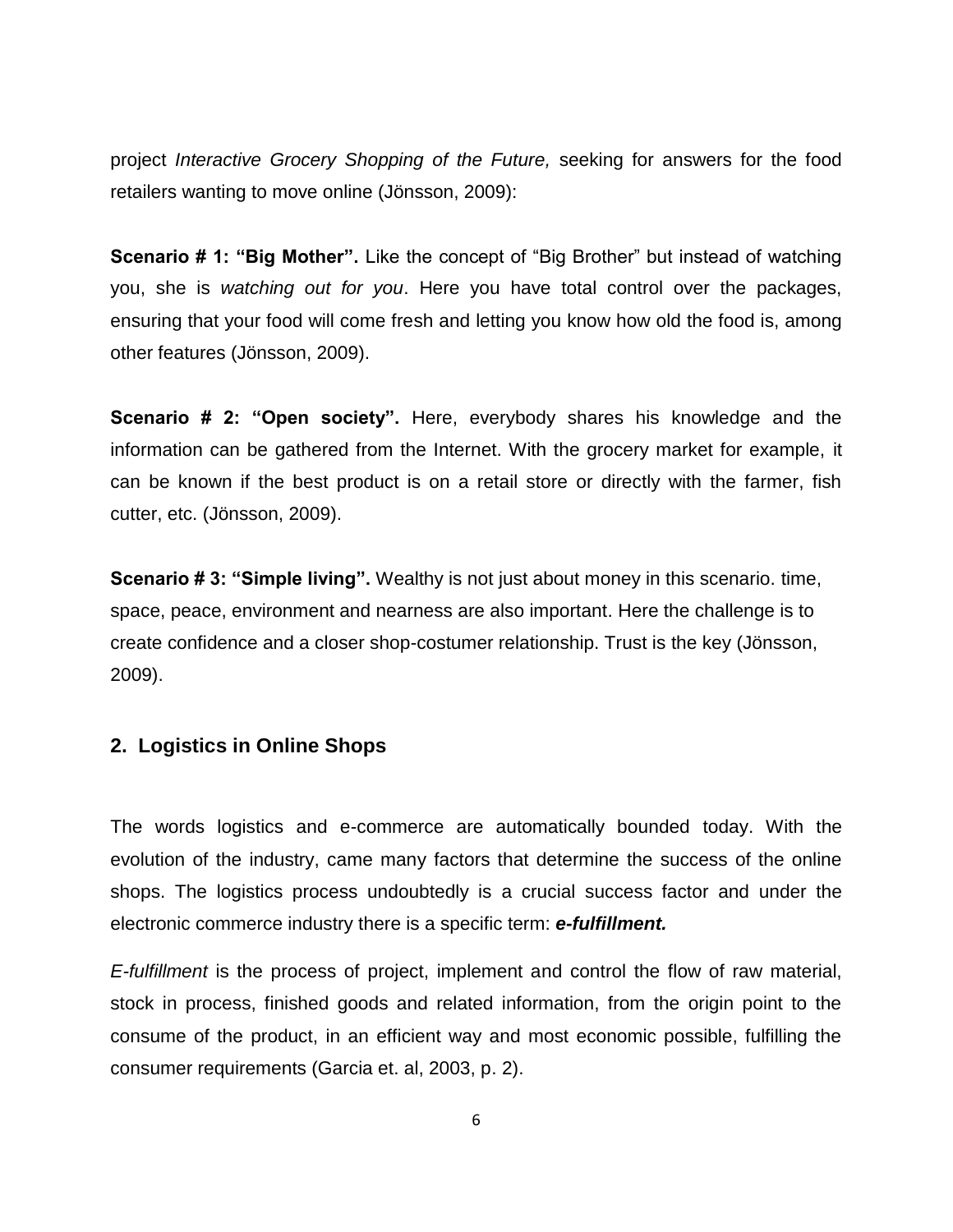The logistics are carried normally by an outsourcing partner. This company takes care of handling and shipping of the product. But this partner has to understand that the online distribution is different: the size of the packages and the geographical distribution are wide. The online shop ships many small packages for a big area of customers. Here comes also the "last mile" problem that will be discussed later.



**Figure 1.** Comparison of traditional logistics and e-logistics. Rodrigue, J-P *et al.* (2009)

It is known that the e-commerce has a double effect on the traditional logistics: in one hand it has a *disintegrating effect*, due to the pass from the mass flow from company to company (B2B) to a multiplicity of flows or streams to the final consumer, and in the other hand an integrating effect, since e-commerce is where all the supply chain is integrated on a good sold online (Garcia et. al, 2003, p. 5).

The logistics activities that are affected by the use of Internet are as listed below (Garcia et. al, 2003, p. 4):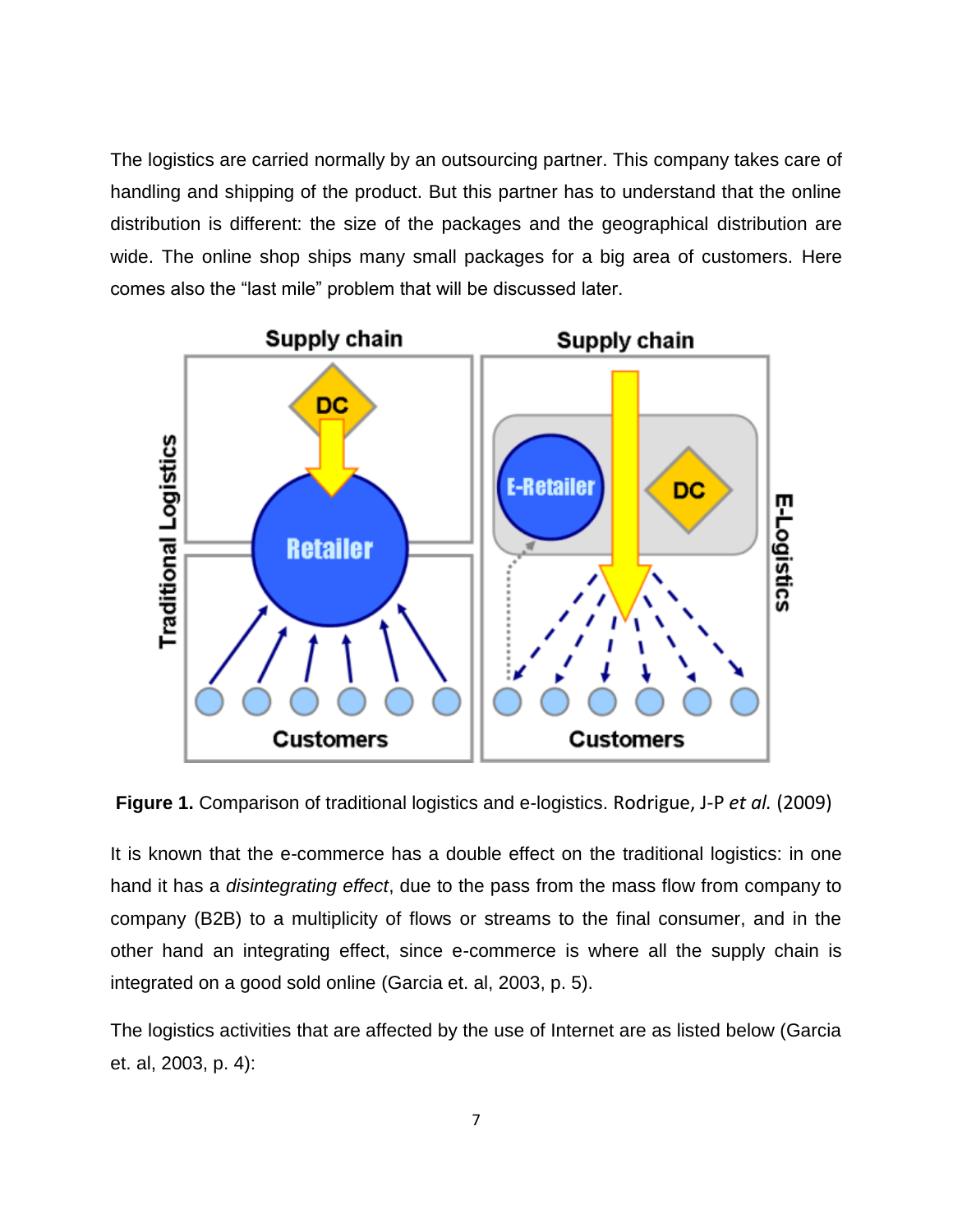- Stock management and availability of products
- Warehouse management
- Information management
- Purchases preparation
- Transport and delivery routes management
- Sales forecast
- Logistics outsourcing

**Table 2.** Comparison factors between traditional and e-commerce logistics (Garcia et. al,

2003, p. 6).

| <b>Logistics</b>    | <b>Traditional</b>     | e-commerce                  |
|---------------------|------------------------|-----------------------------|
| Shipment method     | Large                  | small volume                |
| Consumer            | <b>Strategic</b>       | Unknown                     |
| Demand type         | Push                   | Pull                        |
| Orders flow/stock   | Unidirectional         | <b>Bidirectional</b>        |
| Average amount of a |                        |                             |
| order               | <b>Over US \$ 1000</b> | Under US \$100              |
| <b>Destinations</b> | Concentrated           | Highly dispersed            |
| Demand              | Stable, consistent     | Highly seasonal, fragmented |
|                     |                        | Through the whole supply    |
| Responsibility      | With only one link     | chain                       |

# <span id="page-9-0"></span>**2.1.The grocery market and logistics**

As mentioned before, the grocery market is not commonly associated with e-commerce and online shops, but there is a trivial reason that has to be considered: We all have to eat! (Fernie, 2003, p. 215).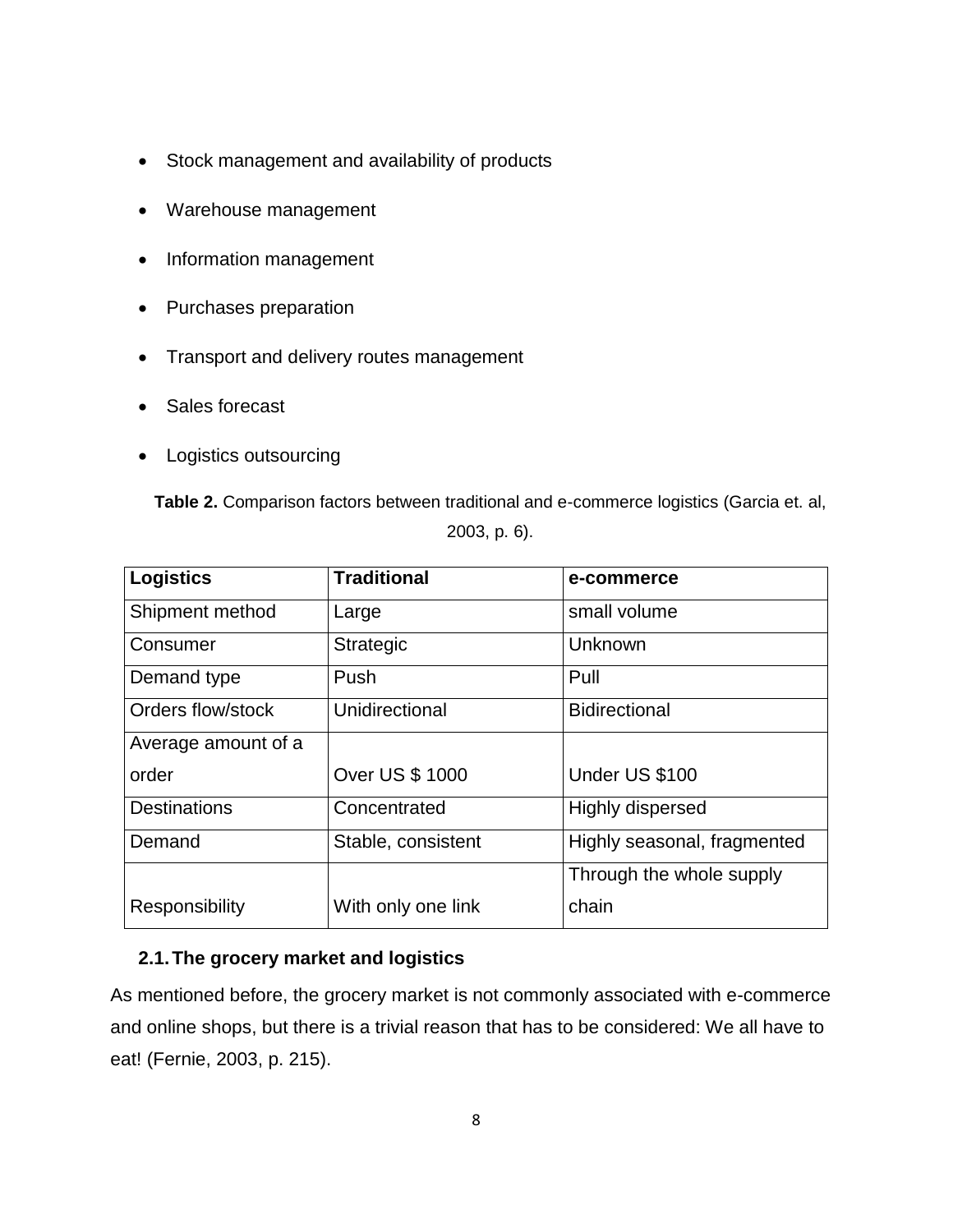The younger person, time-poor would reject the fact of wasting time buying groceries. The reasons could be many, but many people prefer just to sit on his computer and order online, rather than pass over the traffic in a peak time, spend time walking all around the store and finally go to the cashier queue. All of this after a stressful work day.

But here our "business" is to deal with the logistics. And precisely for the grocery market, the logistics are a first priority fact for success. The speed of delivering the goods has to be higher than other segments. The shop has to ship the goods as fast as possible and at low costs.

Today the grocery market is still evolving and there has to pass many years, while the concept gets mature.

#### **2.1.1. The last mile problem**

In e-commerce Logistics, the term "last mile" is similar to the one used in communications. It refers directly to the factor dealing with the delivery of the product directly to the customer in a small amount of time. It has a high relevance to the marketing mix of an online shop. Basically it consists of the following measures (Madlberger et al, 2004, p. 4):

- Delivery time
- Reliability of delivery
- Flexibility of delivery
- Quality of delivery
- Delivery information

If an online grocery shop wants to fulfill a certain level of last mile logistics, at least one measure has to be applied to the logistics process (Madlberger et al, 2004, p. 4).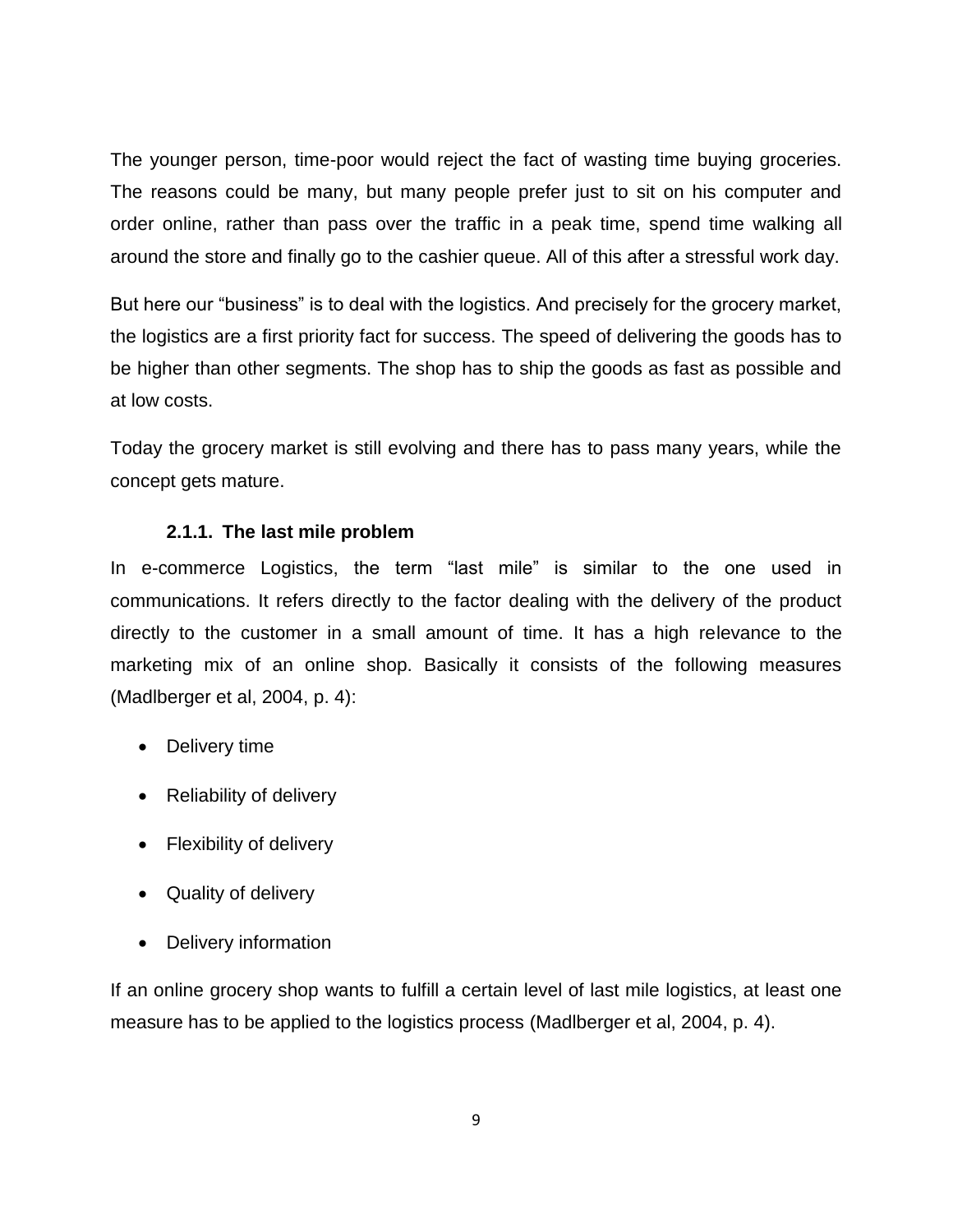## <span id="page-11-0"></span>**2.2.Challenges and successful factors of online stores logistics**

Here we are facing a new challenge in relation with the normal business logistics. The B2B, dealing with the supply chain between the supplier and the company, has the major role. But in e-commerce, the final customer has to be satisfied and it depends directly on the logistics. There are many small sales that have to be distributed to a wide range of customers, situated in different psychical places. So the challenge is to send many products with different characteristics, to different places in the world. For achieving this, there has to be a strong relationship between the electronic retailer and the logistics company. An agreement on prices, reaching low cost, fast and to different places delivery is important on achieving the goal.

Another important point is the added value given to the costumer regarding logistics. It is important to give him the information on how the good will be shipped and where is it until it reaches its final destination.

As Fernie mention (2009, p. 216) by the 1990, many new players in the e-commerce industry were "pure players" that did not depend on a big retailer or grocery store and wanted to enter the market by their own. Many of them, maybe the majority have failed due to the following factors:

- 1. Limited online potential
- 2. High cost of delivery
- 3. Selection/variety tradeoffs.
- <span id="page-11-1"></span>4. Existing entrenched competition.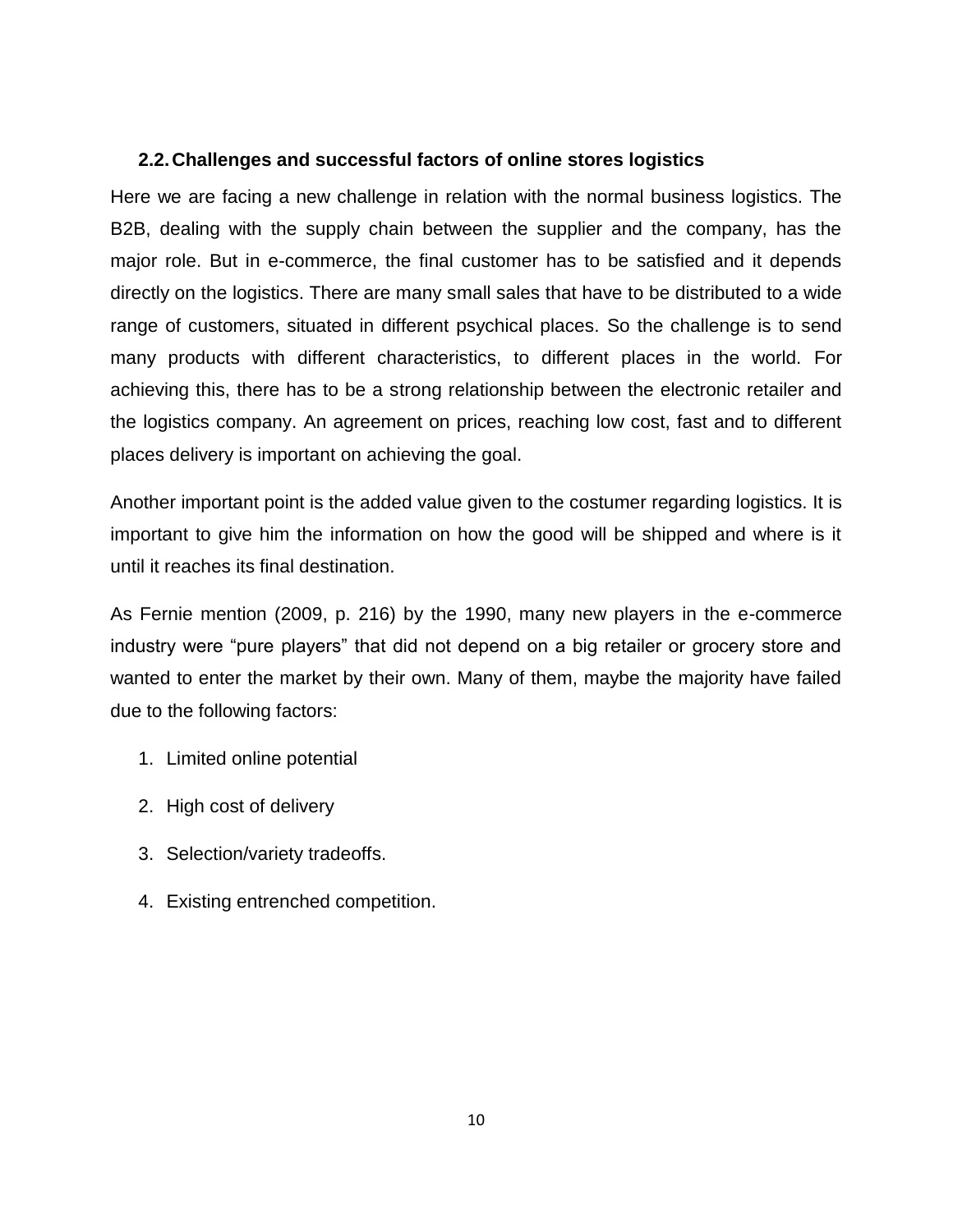# **Conclusion**

If we have a look ten years ago, electronic commerce was something rare seen. Today there are people that have as their unique income the business of selling products or services through the Internet.

This means that the industry has had an important evolution and it is becoming mature and stable faster than many sectors. Within this accelerated growth process, the logistics process has been playing an important role for reaching the success of the electronic retailers. The delivery of the goods has to be fast, reliable and always with real-time information regarding the place where the good is. This added value, is securing the loyalty and fidelity of a costumer with the shop. All of this has to be concentrated under an agreement between the retailer and the logistics company in order to guarantee a competitive prices, zero over costs to the costumer and the profitability of the business.

E-Commerce is different and the supply chain has to be focused on the B2C basis rather than on the B2B relationship.